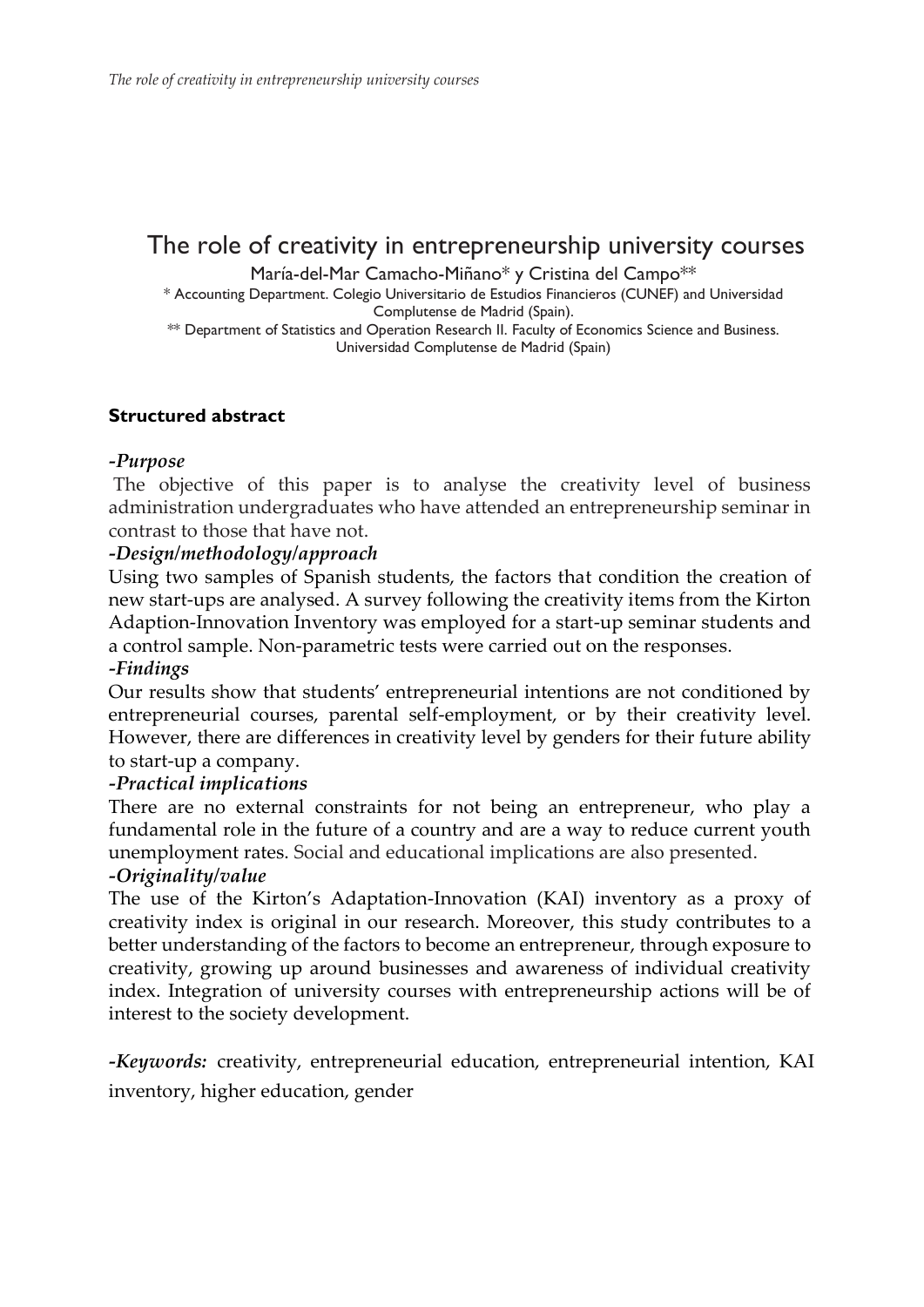#### **Introduction**

Entrepreneurship may be a solution to create new jobs for young people in times of crisis as the entrepreneurial behaviour of economic actors within an economy is supposed to potentially create new employment opportunities (Kuckertz and Wagner, 2010). Many governments boot entrepreneurial initiatives through new laws. In that same line, universities are offering nowadays more courses in entrepreneurship. However, some studies support the argument that the entrepreneurial attitude is greatly influenced by a country's cultural heritage (Benjamin Martz et al., 2003), as well as by sociological (Stanworth et al., 1989) and educational (Korhonen et al., 2011) determinants. In some countries such as Spain, one of the nations with the highest youth unemployment rate in the world, the culture of entrepreneurship is not generalised. Indeed, the early-stage entrepreneurial activity rate (TEA) between the ages of 18 and 65 is 5.5%, one of the lowest in Europe, according to GEM report 2014. This report also explains that the main motivation for avoiding entrepreneurship is the fear of failure. A total of 64% of failed entrepreneurs did not want to try again. Moreover, in Spain there is a low level of proactivity, related to their entrepreneurial intentions (de los Ríos et al., 2015).

Creativity is a fundamental trait for an entrepreneur. This spirit of innovation is intimately linked to originality and both are in relation with creativity, but only few universities prepare new professionals with those skills. Indeed there is a 'current narrow view on the role of universities in knowledge-based economies' (Van Der Steen and Enders, 2008). However, many university students could reject this issue of being entrepreneurs because they could feel that they are not creative, they do not have creativity.

Bearing all these things in mind, entrepreneurial initiatives for undergraduate students could alleviate youth unemployment while creating new ventures and jobs. Thus, the objective of this paper is to analyse an entrepreneurial course and the level of creativity on a sample of undergraduate students, focusing on their intentions to start-up a business and the factors conditioning their entrepreneurial intentions. Those intentions are likely to translate into subsequent potential entrepreneurial behaviour (Kuckertz and Wagner, 2010). We hypothesize a significant difference in the creativity level between the students enrolled in the entrepreneurial course and those that did not feel the need to start up a new business idea in line with Goldsmith and Kerr (1991). Other factors found in prior studies, such as gender or parental selfemployment status, will also be studied. The used methodology is based on nonparametric testing.

The first contribution of this paper is that this research uses the Kirton's Adaptation-Innovation (KAI) inventory as a proxy of creativity index after a proposal of a creative activity. KAI is a cognitive style measure to explore and describe problem-solving, teamwork and creativity. Thus, it can be used as a creativity index, following Dr. Kirton's own definition of creativity as a capacity for initiating change (Kirton, 2003). Secondly, this study focuses on students, potential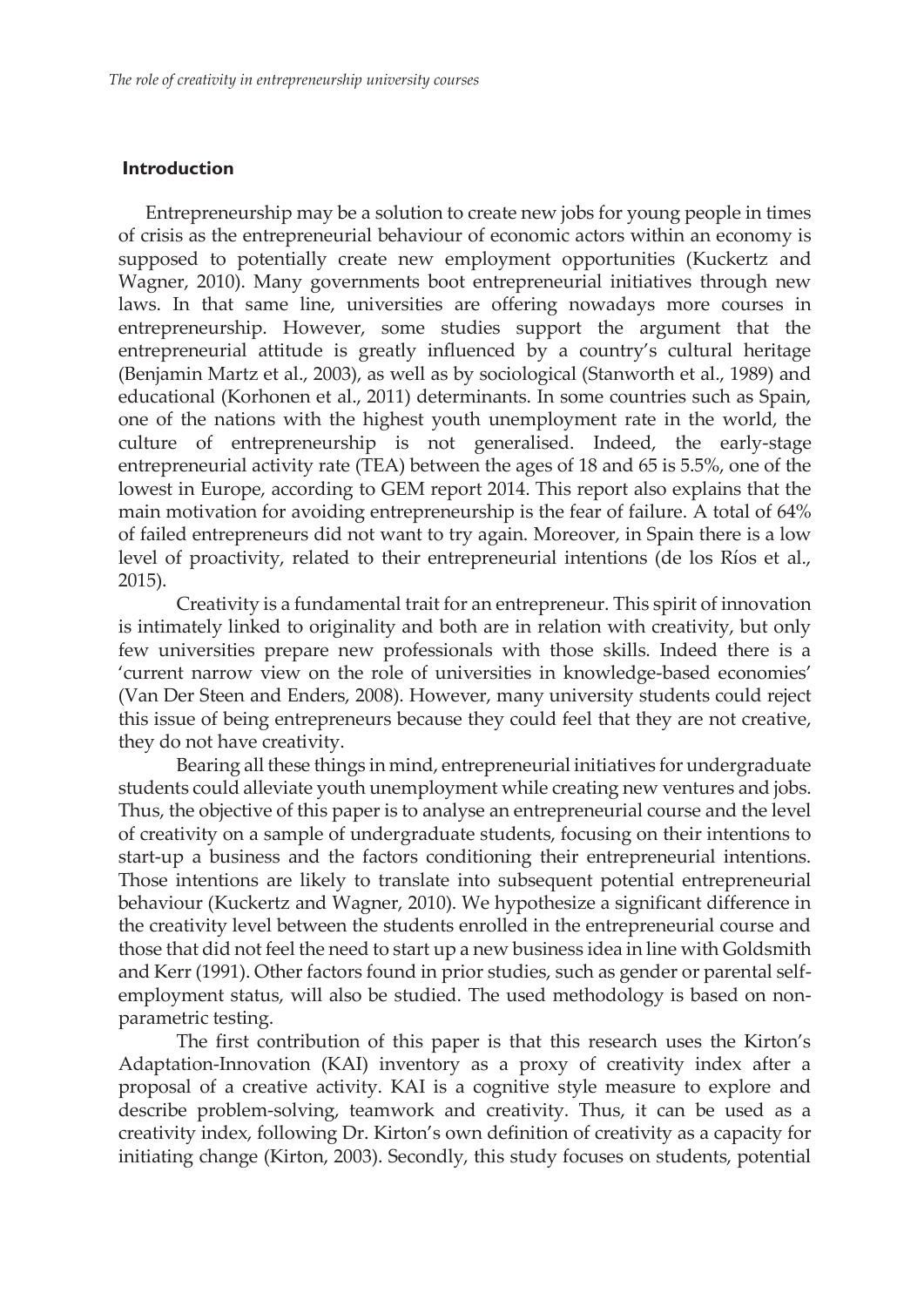entrepreneurs as the number of papers about this group is scarce. Thirdly, we test the KAI index of potential entrepreneurs as a creativity proxy after doing an entrepreneurial seminar, the initial stages of a start-up company, when more creativity is needed, for example, to define the purpose of the business. Finally, the results may be useful for policy-makers and university managers because there is a gap between real business and academic subjects in the entrepreneurial topic.

#### **Theoretical background and hypothesis**

Entrepreneurship has been for a long time a topic of study due to its positive implications for economic growth (Quadrini, 2000) and job creation (Malchow-Møller et al., 2011). Moreover, in a period of global economic stagnation, entrepreneurship plays a key role for many governments in boosting economic development. State universities, as centres of knowledge, should also 'contribute to the economic growth of the regions where they are located' (Rodeiro et al., 2012, p. 93). However, that profile is not common for universities in non-Anglo-Saxon countries, like Spain, more traditional and conservative teaching oriented, although this trend is changing and many European universities have technological and industrial centres in order to foster the start-up of spin-offs.

Furthermore, not only are start-up companies important for universities but the academic support of entrepreneurs is also significant (for a literature review about this topic see Baptista et al., 2012), so many universities offer entrepreneurial courses in their different bachelor degrees. The literature so far suggests that entrepreneurial education is a key factor to boost future successful entrepreneurs (Souitaris et al., 2007; Vij and Ball, 2010; Von Graevenitz et al., 2010) because they could demystify the fear of failing, problems to start a business up, legal barriers or bootstrapping (Politis et al., 2010). However, this link is not clear. For example, there is empirical evidence that there was a connection between university support of entrepreneurship and the entrepreneurial level of activity in Spain and UK in the 20th century (Tortella et al., 2011), while Corduras et al. (2008) find evidence of no significant statistical relationship between both variables in present times. A positive effect has been shown between entrepreneurial education and training and the entrepreneurial capacity but as an indirect enabler via cultural and social norms (Diaz-Casero et al., 2011); while a negative effect has been observed between entrepreneurship programs and the intention to become an entrepreneur (Oosterbeek et al., 2010) although students' attitude could be a modulator for a positive relationship (Packham et al. 2010). So now the challenge is to find out the kind of courses that universities should provide to boost, support and help young entrepreneurs to be successful like, for example, with courses closer to real life as some studies suggest (Nab et al., 2010; Taatila, 2010).

Yet, another important issue is that most of the academic research has been focused on adult entrepreneurs but not on students, who will be the future potential ones (Goldsmith and Kerr, 1991; Turker and Selcuk, 2009). Some critics argue that it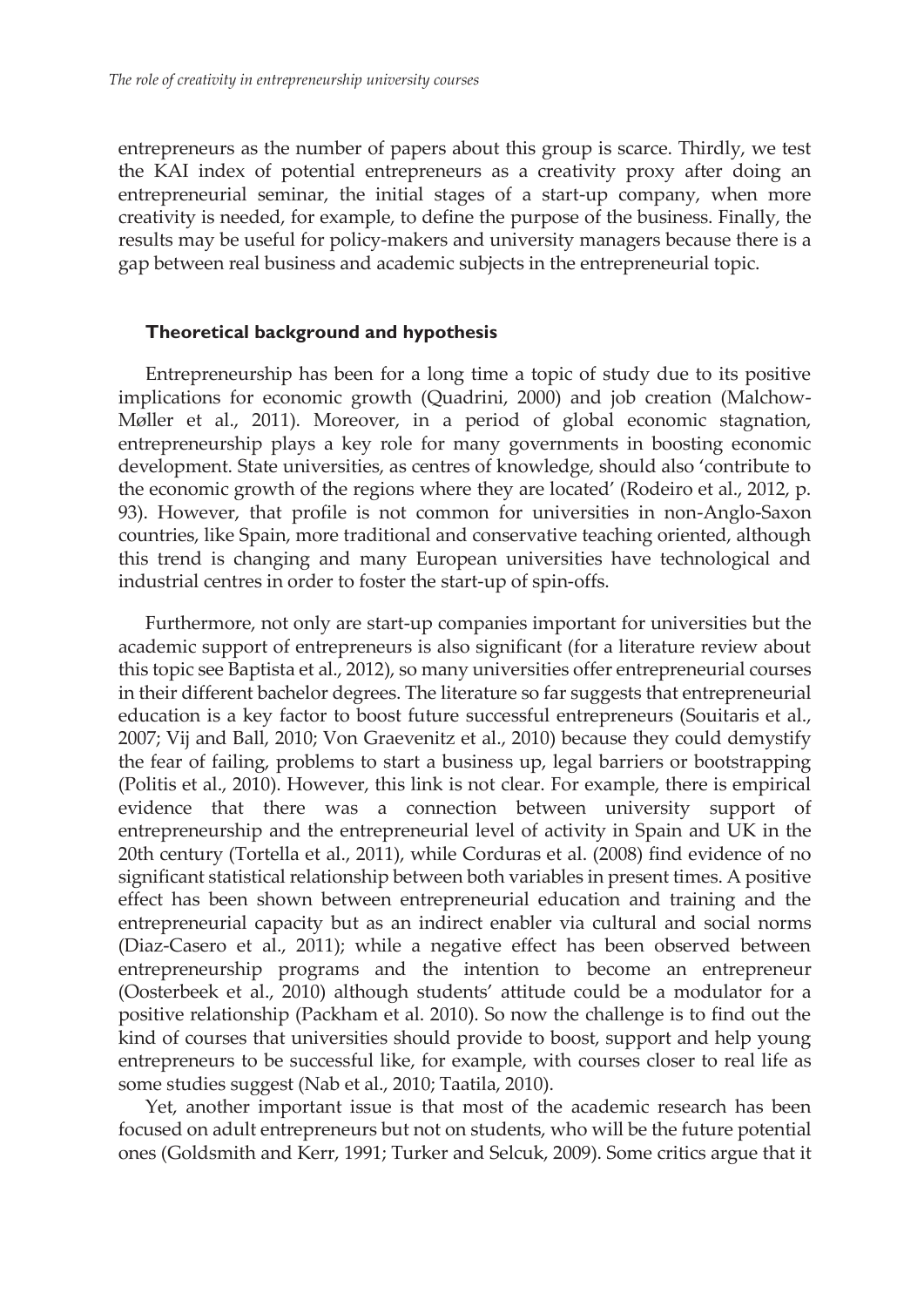is not the same to have the experience to become an entrepreneur as to have the intention to become one although there is a consensus related to the link between the intention to start up a business and the behaviour to be an entrepreneur (Hamidi et al., 2008) according to the Theory of Planned Behaviour (Ajzen, 1991). There are many factors that condition entrepreneurial intentions (person's attitude, psychological, family, social…) and although it is difficult to specify all of them, it is only logical that entrepreneurship programs raise entrepreneurial intentions among the students because they develop the entrepreneurial skills and the necessary knowledge for entrepreneurs (Maiyo et al., 2016; Turker and Selcuk, 2009). However, this topic has yielded mixed results (Bae et al. 2014) with papers that show a positive relationship (for example, Souitaris et al., 2007) and others that do not (Murdok et al., 1993; Oosterbeek et al., 2010). Hence, our first hypothesis can be stated as follows:

H1: Students' entrepreneurial intentions are higher for those attending an entrepreneurship seminar.

Also, we are interested in analysing the influence of family support on their entrepreneurial intentions since the existing literature is not conclusive but although it is difficult to measure the impact of external influences on students' entrepreneurial intentions, there are some studies linking the role of family and the entrepreneurial leadership development of students (Bagheri and Pihie, 2010; Henderson and Robertson, 2000). Moreover, individual attachment to family business values are strongly formed concepts that motivate entrepreneurial direction (Tarling et al., 2016). However, there are some of those studies stating that the student's intention to become an entrepreneur is not affected by parents' selfemployment status used as a proxy of family support (Chen et al., 1998; Wilson, Kickul and Marlino, 2007). The way to measure family support in this paper, following other studies, is the parental self-employment status. We hypothesize that students with at least one self-employed parent have near models to learn how to run their own business and this fact could condition positively their idea to be entrepreneur. Thus, our second hypothesis is:

H2: There are differences in entrepreneurial intentions depending on the parental self-employed status.

Currently, there is a worldwide trend in higher education to include creativity as a key content to make entrepreneurial courses effective (Lautenschläger and Haase, 2011) and to increase the level of entrepreneurial intention (Zampetakis and Moustakis, 2006). However, its effectiveness is questioned (Scott et al., 2004). There are thousands of definitions about creativity as it is a quite ambiguous concept, but there is a trend to consider creativity as a critical skill for the entrepreneur. In other words, 'creativity is now also deemed a core success factor with organizational creativity resulting in higher levels of quality and customer satisfaction' (Fillis and Rentschler, 2010, p. 64-65).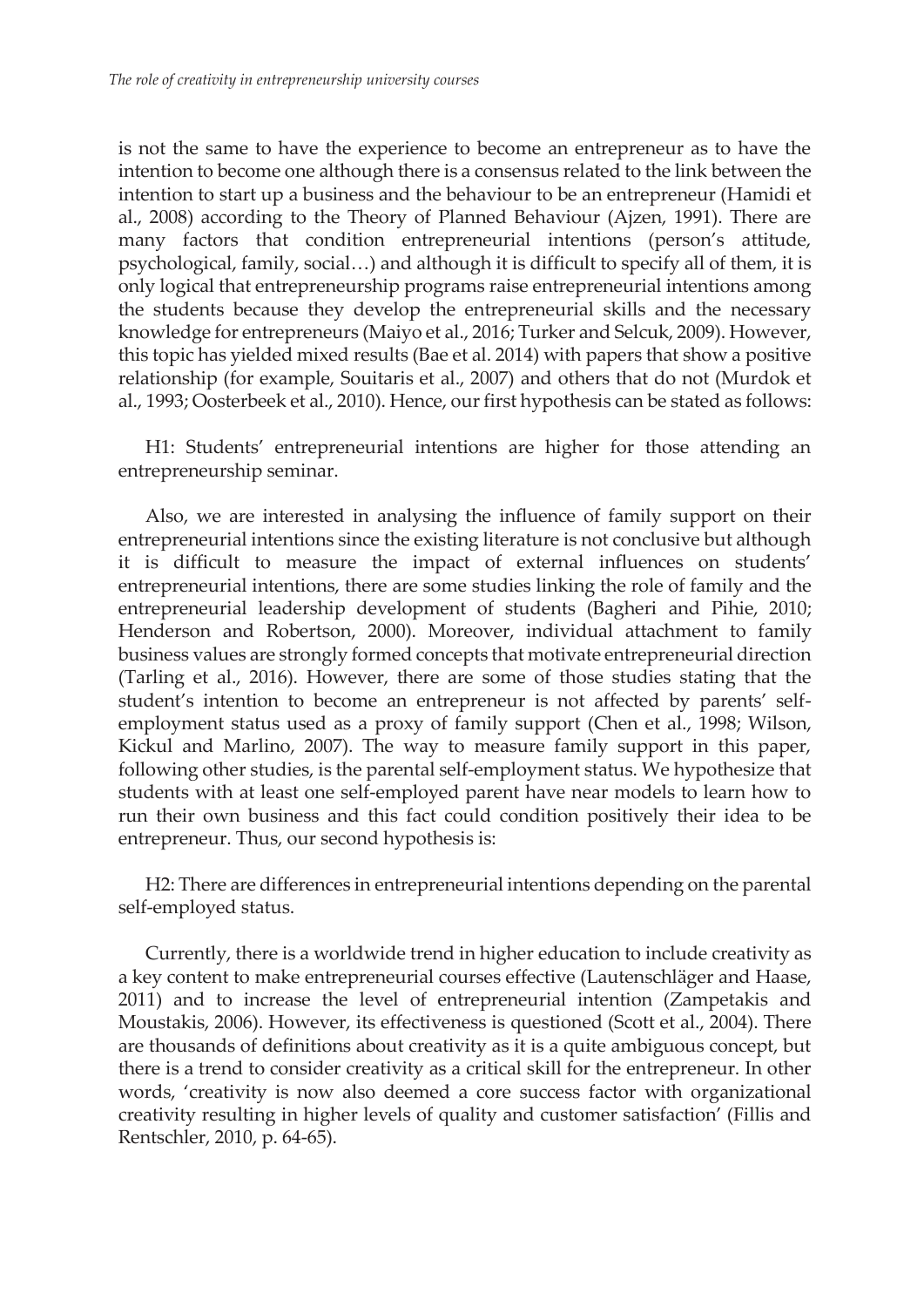There are, at least, two schools of thought about creativity. According to one of them, creativity is a skill that is almost like a muscle that can be trained while the other one states that creativity is something we are or not born with and, in that case, efforts to improve it are almost futile. Following this first school, creativity can be affected by educational efforts (Hamidi et al., 2008) so that, due to the economic crisis and the lack of job creation from firms, entrepreneurial courses at universities are essential in order to boost students to self-employment. In spite of the importance of this skill, it is not clear the link between the entrepreneurial training in creativity and the fact of being more creative when starting a business up, although there are some interesting attempts (see for example the review in Kozlinska (2012) and her creativity map for entrepreneurial training). In Spain, this is crucial because 'the level of entrepreneurs with creative capability present values of a low magnitude' (García-Tabuenca et al., 2011). Usually, universities neglect the creativity value in the degrees syllabus as 'it is a mystical phenomenon involving a spiritual process which does not sit comfortably with academic scrutiny' (Fillis and Rentschler, 2010, p. 51). Indeed, entrepreneurial creativity courses at universities are relatively scarce.

There is evidence that students who enrolled in an entrepreneurship course perceived themselves as more creative after the course and did better on generating more and a greater range of ideas than students not enrolled in the course both in pre and post-tests (Schmidt et al., 2012). However, empirical evidence also shows that creativity is not directly associated with the viability of the business idea although it is fully mediated by those opportunity search strategies that are creative and based on knowledge acquisition (Heinonen et al., 2011). Finally, innovative business behaviour can be depicted as an act of creativity, so a connection is established between entrepreneurship and innovative business practices. Hence, our third hypothesis is the following:

H3: The level of students' creativity depends on their intentions to be entrepreneurs.

Additionally, some papers point out that the creativity level is related to gender although results are not conclusive (see, e.g. the review of Baer and Kaufman, 2008 or Sanz de Acedo and Sanz de Acedo, 2012). Some studies highlight a kind of stereotype about the perception that to be an entrepreneur is a masculine characteristic (Ahl, 2006) and this stereotype could condition the entrepreneurial intentions of men and women (Gupta, et al., 2008). In fact, one of the ideas with the greatest support in recent literature is that there is no gender difference but the environmental and cultural effect can explain it whenever those differences exist (Cheung and Lau, 2010; Matuz et al., 2007). In consequence, the fourth hypothesis of our study is:

H4: There are no differences in creativity level depending on gender.

In order to attain our objective, we first make the assumption that in the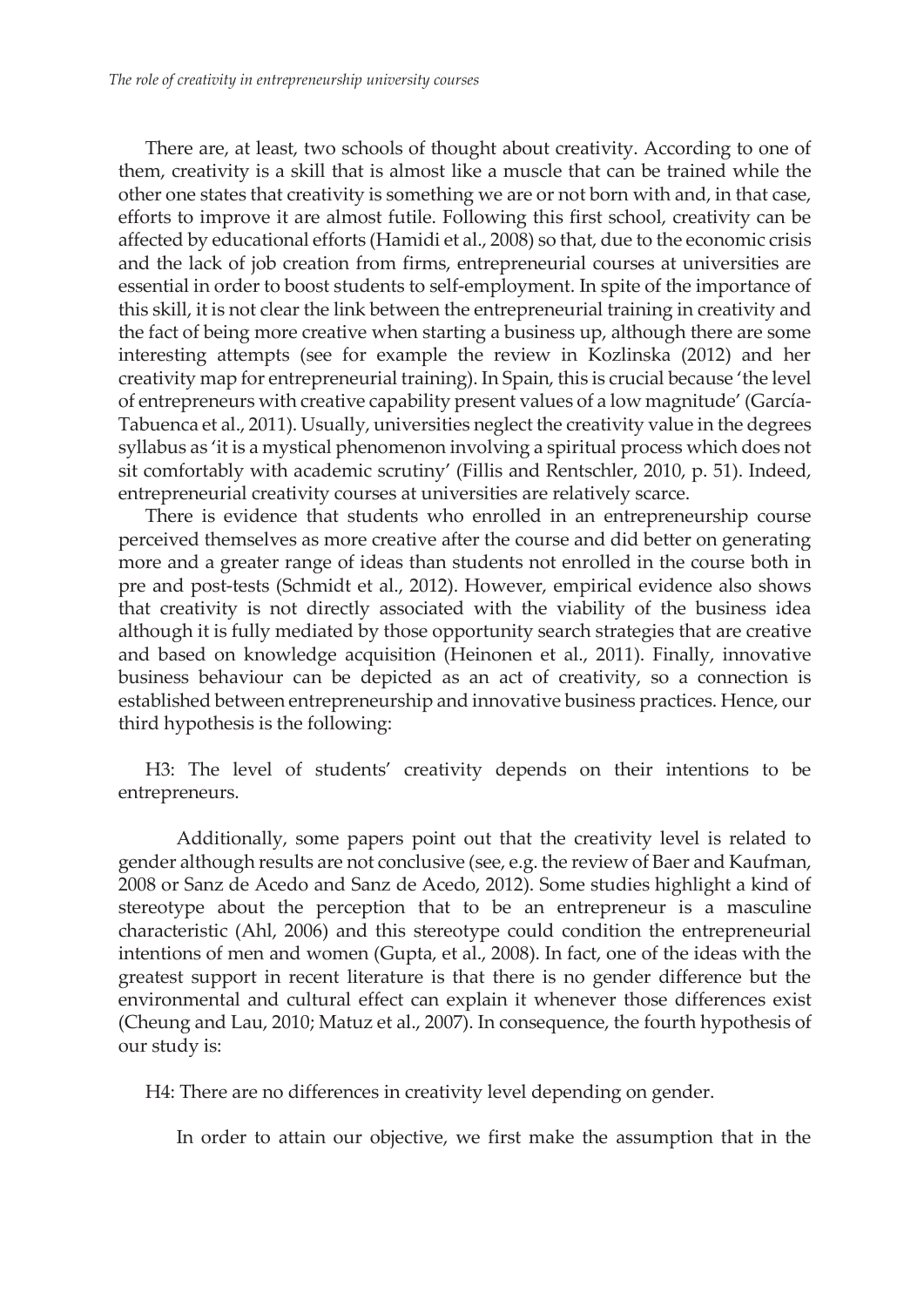business context, creativity is often translated into idea development, new product innovations and adapting or improving existing innovations (Kirton, 1976; Ward, 2004). That is, creativity is related to originality and innovations (Kleiman, 2008) so the Kirton Adoptation-Innovation (KAI) inventory will be used to measure the creativity of undergraduate students. Moreover, as intentions are the most important predictor of behaviours (Ajzen and Fishbein, 1977), entrepreneurial intentions of current university students are keystones to future self-employment development.

## **Study**

## *The setting*

We conducted the test study with second-year undergraduate students from the Business Administration Degree all enrolled in the compulsory subject of Management Accounting, randomly assigned in two groups: one did an entrepreneurship seminar while the other group did not. The seminar took place once every fortnight during a two hour session with the students split in halves, so one hour with half of the enrolled students and another hour with the other half.

The objective of the entrepreneurship seminar, included as an assignment on the subject, was to develop a project of a company start-up during the semester, taking into account all the theoretical topics learnt in class (business plan, budget, break-even-point...). The seminars' contents were:

- Seminar 1: Entrepreneurship and entrepreneur. What and who.

- Seminar 2: Management accounting for entrepreneurship.

- Seminar 3: Company creation (part I): 1)Company´s name; 2) Place; 3) Business description: Products and services; 4) Draw the value chain; 5) Establish objectives; 6) Identify potential courses of action; 7) Evaluate alternative strategic options; 8) Select alternative courses of action.

- Seminar 4: Company creation (part II): 1) Revenue drivers; 2) Costs; 3) Organizational structure; 4) Cost centres; 5)Inventories valuation; 6) Customers description; 7) Competitors description.

- Seminar 5: A real company budget from a speech of a director manager of Ferrovial (an important and large Spanish facility service company)

- Seminar 6: The company's budget with 1)Sales forecast for three years; 2) Manufacturing costs; 3) Products inventory valuation; 4) Raw Materials purchasing forecast; 5)Raw materials inventories valuation and 6) Break-even point

- Seminar 7: Business plan

- Seminar 8: Oral presentation of the projects about a new start-up companies, evaluated by an entrepreneur.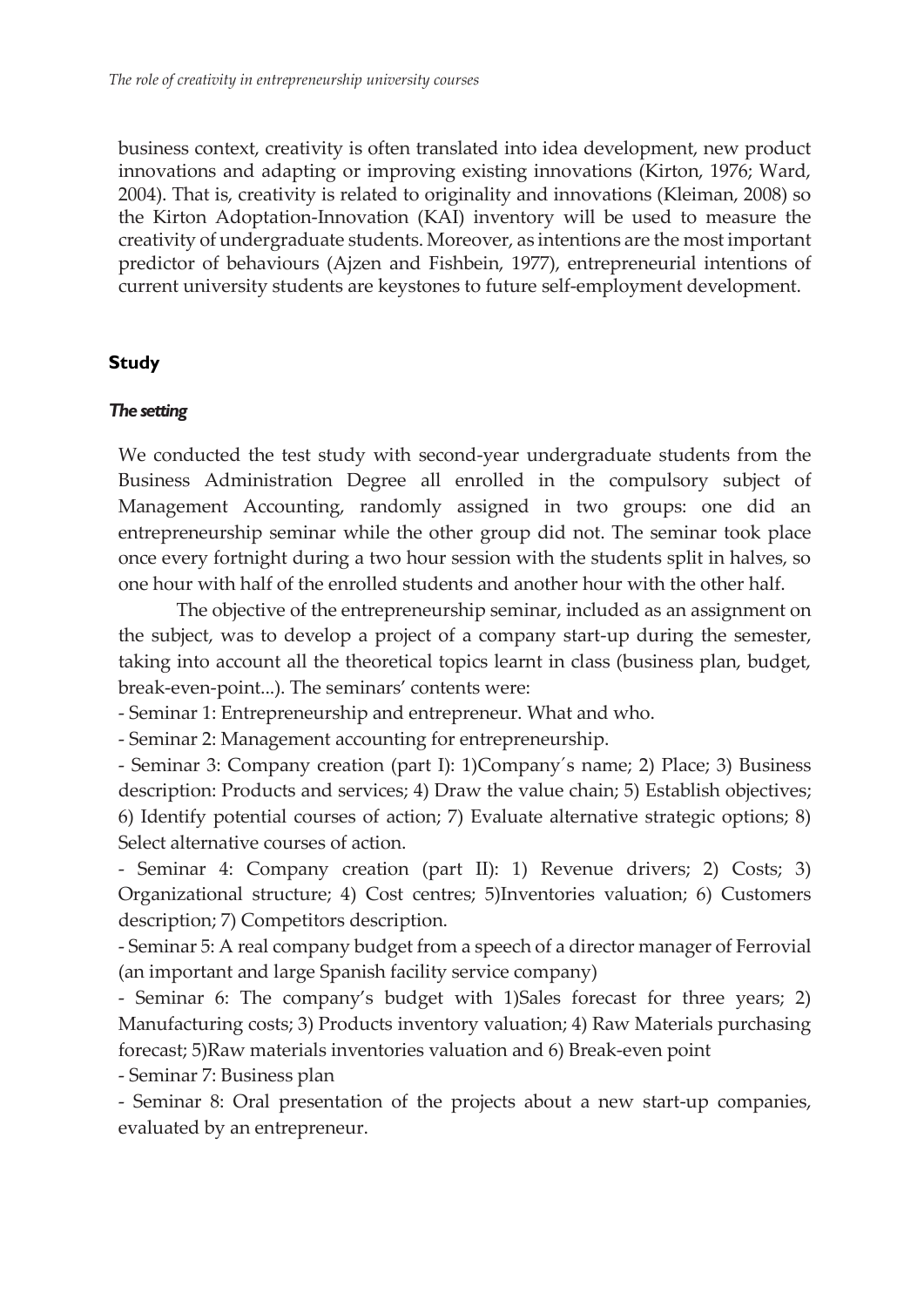## *The sample*

The convenience sample finally consisted of 78 second-year undergraduate students enrolled in two classes of Management Accounting taught by the same lecturer, to avoid lecturer-bias.

All students attending the last session of the subject were asked to complete a paper-and-pencil test containing sections on demographic data (gender and age) and transition to entrepreneurship (parents' self-employment and also intention of starting their own company), together with the 32 items from the KAI Inventory. This assesses the creative style of a person (adaptors vs. innovator) during problem solving, since it offers valuable clues about people's risk-taking propensity and opportunity discovery (Kirton, 1976, 2003). Only 36 students (46% of the final sample) out of 55 enrolled students in the test group attended that final session. A control group of also second-year students from the same degree and year was considered, but only 42 (54% of the total sample), out of the originally 64 enrolled students attended the last session. None of the present students refused to answer the questionnaire, being 55% male, with average age 20.47 years (s.d. = 1.74 years).

Missing data at both the item and variable levels of the KAI inventory pose a problem (Roth, 1994) so standard analysis techniques cannot immediately be used to analyse an incomplete data set because most statistical procedures require a value for each variable/item (Allison, 2000). In our case, missing values from multiple-item scales were replaced using the person mean substitution approach, which substitutes the mean across remaining scale items for that individual, but rounded to the nearest integer (Huisman, 2000). Scores were not computed where more than 25% of scale items were missing and therefore two respondents' results were excluded from the analysis.

#### *Measures*

As it was previously mentioned, the students filled in a questionnaire where they were asked whether their parents were self-employed and also whether they would like to start their own company to measure the intention to entrepreneurship. All of those are dependent variables together with the student's demographic data (age and gender).

We also measured and controlled for an individual's propensity to innovate addressing the required cognitive capabilities recognizing entrepreneurial opportunities and we considered them as independent variables. To do so, we resorted to the well-known KAI inventory, developed by Michael Kirton in 1976, comprised of 32 items measuring the degree of difficulty that such a task would entail on a 5-point Likert-type scale from very easy to very hard. The KAI inventory is an instrument to analyse characteristics of people that produce qualitatively different solutions to seemingly similar problems. Indeed, following Kirton (1976, p.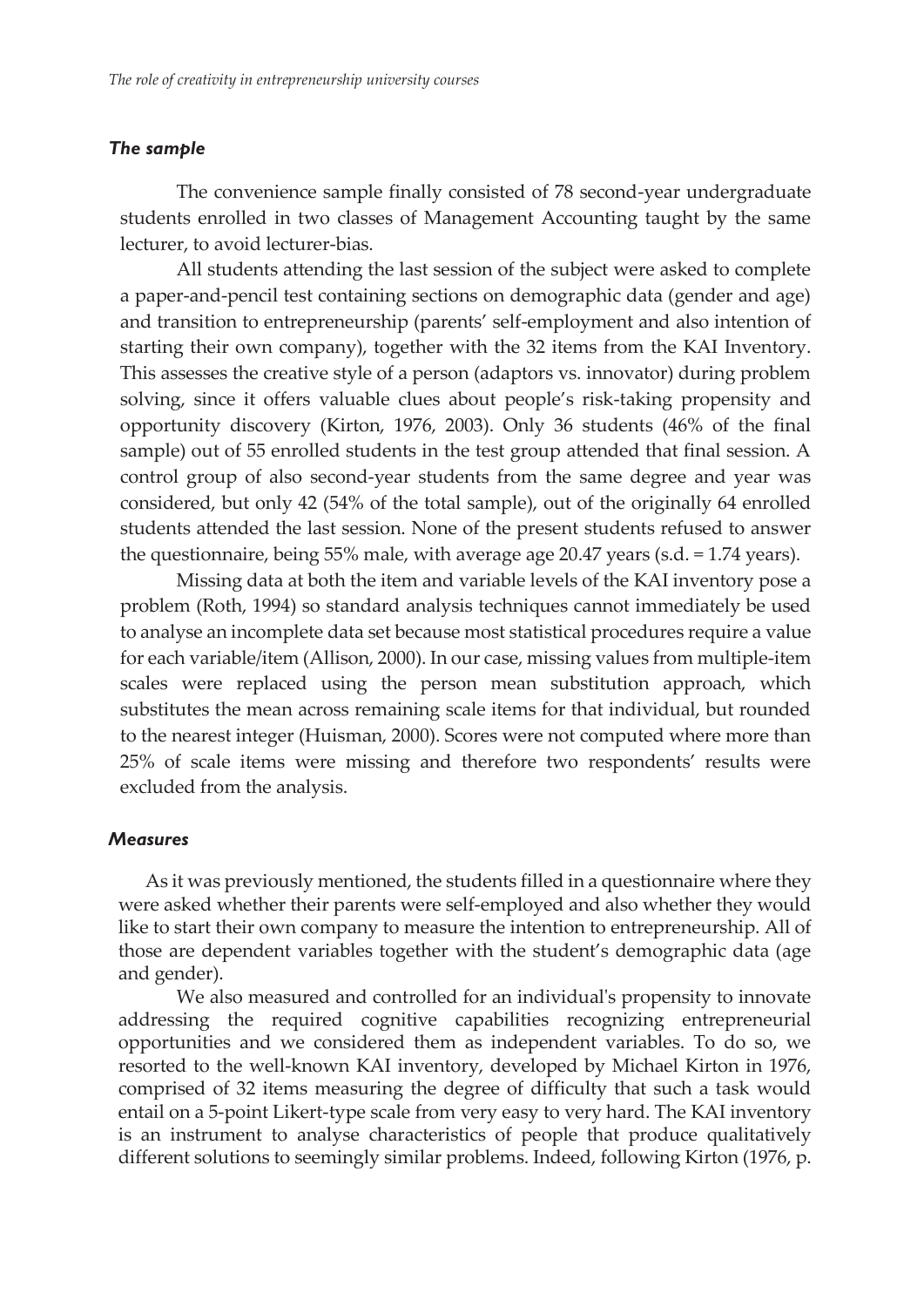622) 'adaption-innovation is a basic dimension of personality relevant to the analysis of organizational change, in that some people characteristically adapt while some characteristically innovate'. KAI inventory has been tested in other papers (Marcati et al., 2008) but, to our best knowledge, not related to creativity. The KAI inventory differentiates individuals on the basis of adaptive and innovative cognitive styles. Whereas adaptors are characterized as doing things 'better' (incremental improvements), innovators try to do things in a creative way, 'differently' (radical improvements). Although both characteristics may be assumed to be important in creative professions, the innovative style may be thought of as the more closely related to creativity of the two. Moreover, this 'concept' of creativity as a cognitive characteristic can be learnt while creativity as a personal characteristic cannot. That is the reason why we do not use other creativity index such as Torrance Test of Creative Thinking (Torrance, 1974) or the Test for Creative Thinking- Drawing production (Urban and Jellen, 1996).

In the current global business world, changes are continuous and quick so managers, or future managers in our case, should know not only how to adapt to the social and economic environment but also to innovate in order to achieve competitive advantages to continue in the market.

Reliability was tested using Cronbach' alpha measure. Alpha's results were 0.836 for our test group while it was 0.83 for the control group, so they both show a high consistency.

## *Statistical methods*

Results for each Likert-type item, like the present case, may be analysed separately or item responses may be totalled to create a score for a group of items. There are many approaches available to test differences between groups on small independent samples with unknown distribution such as Wilcoxon-Mann-Whitney test, Wilcoxon signed-rank test, or Kruskal–Wallis test (Cohen et al., 2000). In our case, we want to analyse responses to the KAI items with groups (students who did the entrepreneurship seminar vs. the control group) being the independent variable so the Wilcoxon-Mann-Whitney test at 0.05 significance-level will be used. This test provides the same type of results as a t-test for independent samples, but based on the ranks and not the means of the responses, as they would have no statistical meaning being Likert-type responses.

In the case of analysing the answers to KAI items across the students' entrepreneurial intention (with the five possible answer options: Definitely will, Likely to, Do not know, Likely not to and Definitely will not) Kruskal-Wallis test had to be used. This test provides the same type of results as an analysis of variance, but based on the ranks.

Finally, when the effects of more than one categorical independent variable (also called factors) are considered together over and a single normally distributed interval dependent variable, a factorial ANOVA may be used. Factorial ANOVA also enables us to examine the interaction effect between the factors. An interaction effect is said to exist when differences on one factor depend on the level of other factor.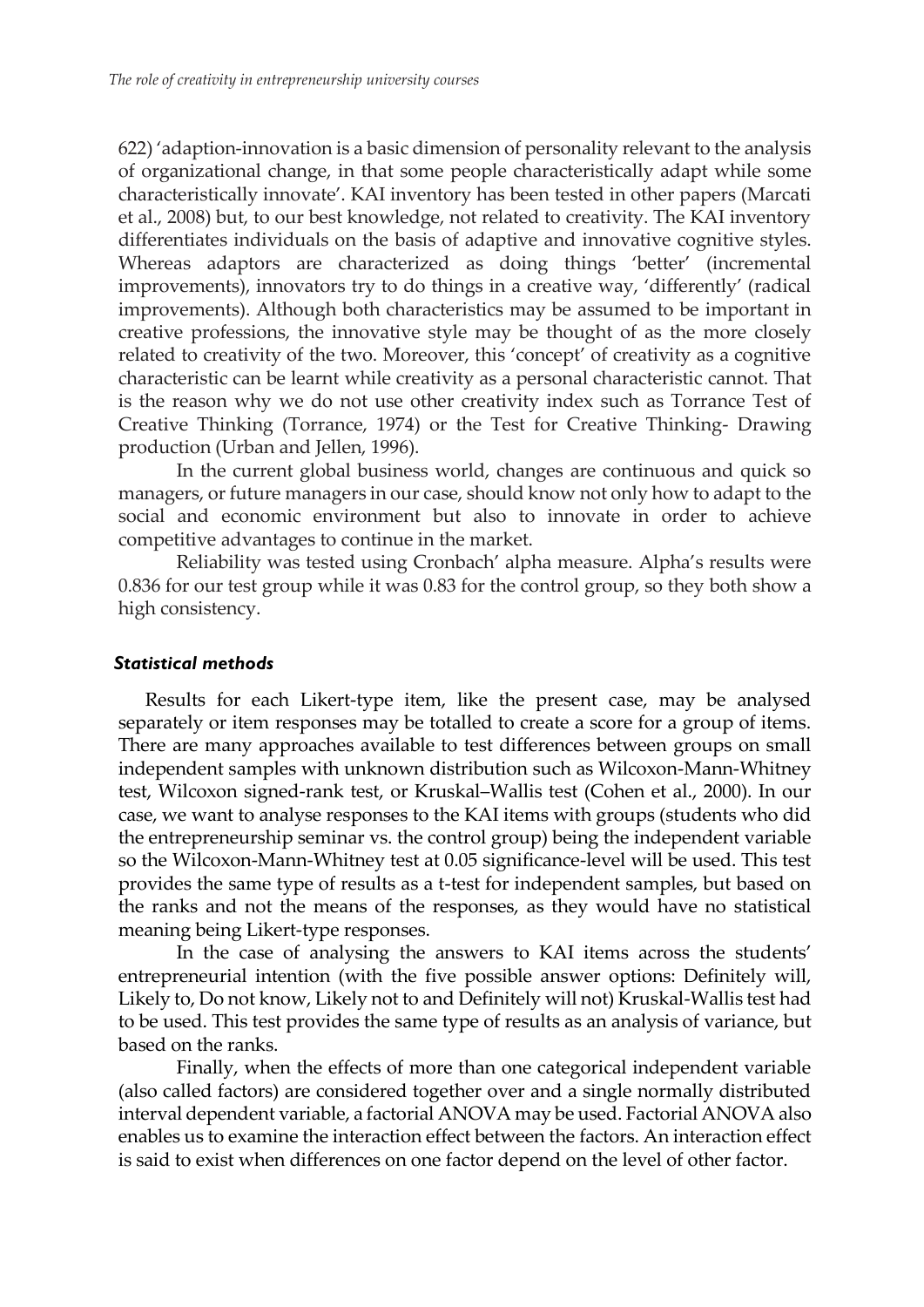#### **Results and discussion**

Theoretically, KAI scores may range from 32 to 160, but the minimum value for the 76 students of our sample was 55 and the maximum value 126, so the subjects do not occupy the full spread. Besides, their mean score was 82.29, much smaller than the theoretical one of 96 (Kirton, 1976) and also smaller than the first study about KAI and entrepreneurship with 102.3 (Goldsmith and Kerr, 1991). Therefore the respondents were in mean value more adaptor-inclined than expected, a fact that may explain the lack of entrepreneurship spirit in Spain, in line with the GEM report as we mentioned before. Also students who did the entrepreneurship seminar and those who did not show a similar result (see table 1), the ranges being the main differences.

Insert table 1 here

As figure 1 shows, those values are affected by several outliers even though seminar KAI values distribution is more peaked (seminar kurtosis = 3.603 while nonseminar kurtosis = 1.994).

## Insert figure 1 here

Results for the Wilcoxon-Mann-Whitney test were obtained using R (v. 2.1.5.) for each of the items individually considering the two groups, those students who did the entrepreneurship seminar and the control group, obtaining the result that neither any of the items nor the KAI turn out to be significant (see table 2). Therefore hypothesis 1 (H1) is rejected, that is, students' entrepreneurial intentions are not higher for those attending an entrepreneurship seminar. This result is in line with other studies such as Oosterbeck et al. (2010) in The Netherlands although with opposite results as the seminal paper of Goldsmith and Kerr (1991). However, there is empirical evidence that individuals with a university education are more likely to recognize good business opportunities (Ramos-Rodriguez et al., 2010).

#### Insert table 2 here

Trying to find an explanation about factors that condition entrepreneurial intentions, it is interesting to point out that, in our sample, there are no differences in the median value of KAI index (W-statistic  $= 0.9308$ , p-value  $= 0.6279$ ) between students with self-employed parents and those employed. Hence, we also reject the hypothesis two (H2), there are not differences in entrepreneurial intentions depending on the parental self-employed status. Our results contradict some studies as Bagheri and Pihie (2010) or Tarling et al. (2016) that link the role of family in entrepreneurial leadership development of university students, while they are in line with Chen et al. (1998) and Wilson et al. (2007) that state student's intention to be entrepreneurs are not affected by the family situation. This point is very interesting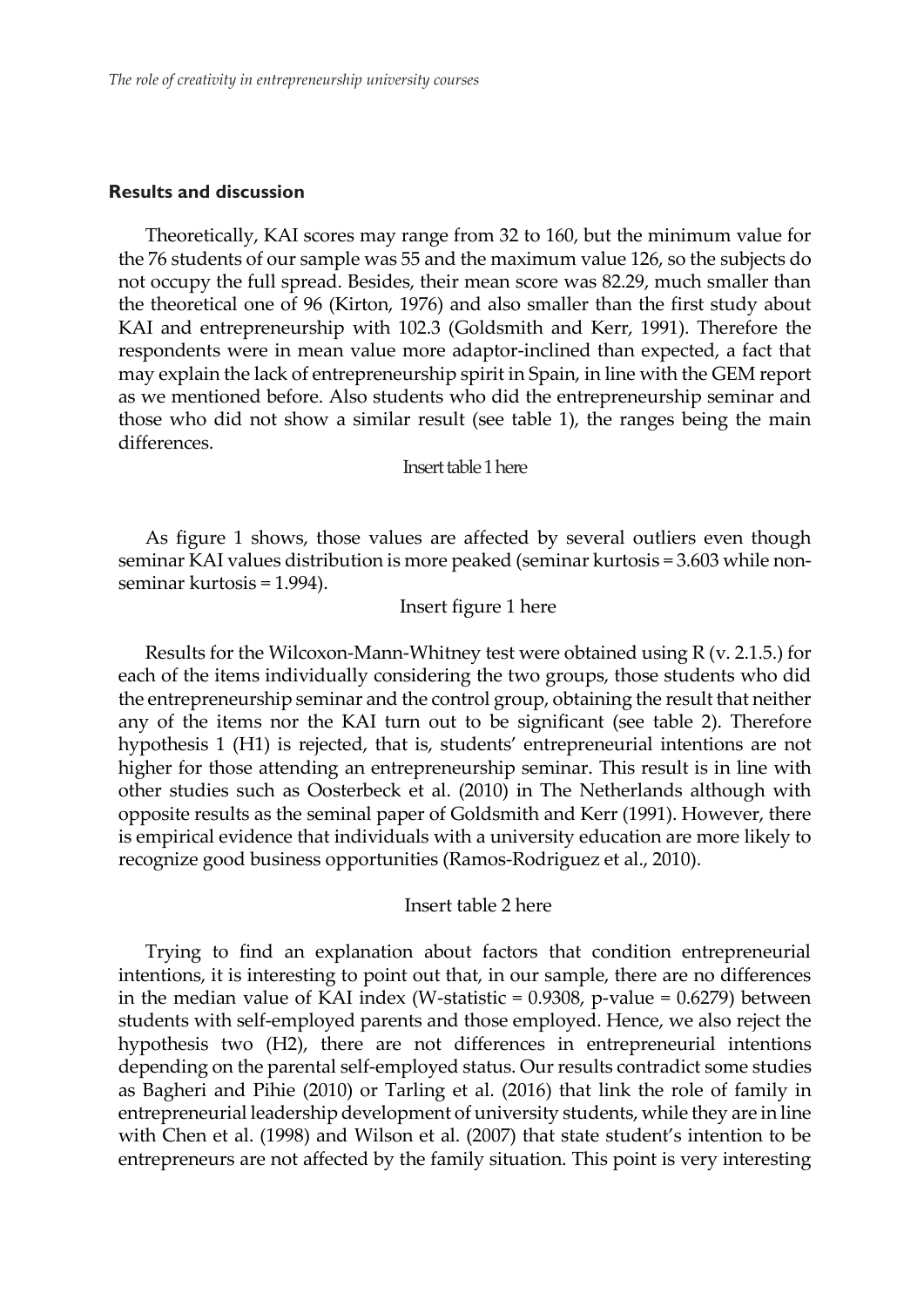for boosting undergraduates to be entrepreneurs because parents' status –a nondecided situation from students- does no matter in order to start up a business.

In the case of analysing the answers to KAI items across the students' entrepreneurial intention as it can be seen (in bold) in Table 3, the p-values turned out to be significant (smaller than 0.05) only for items 1 (Has original ideas), 16 (Is methodical and systematic) and 19 (Is consistent). Analysing the answer values for each significant item, they are higher for students who did the entrepreneurial seminar than for those who did not in item 1, while the opposite occurs for items 16 and 19. This may mean that students who have attended the entrepreneurship seminar could realize that having original ideas is more important than for those who have not attended the seminar. Our results are aligned with Politis et al. (2010) that gives evidence that in a university milieu there are more formal possibilities for engaging in creative and flexible ways of acquiring resources. Nevertheless, the students who have not done the entrepreneurial seminar are more consistent, methodical and systematic than those who have. It may be that to start-up a company you need to be less methodical and systematic than to be working for others.

## Insert table 3 here

So we cannot reject the null hypothesis of the medians being equal across the groups of different entrepreneurial intentions for most of the items of the KAI and we conclude that the four groups are identical populations at 0.05 significance-level with just slight differences. This means that there are not significant differences in the creativity index by entrepreneurial intention, so H3 is also rejected. In other words, there is no impact of students' creativity level on intentions to be an entrepreneur. This result is opposite to the paper of Zampetakis and Moustakis (2006) and Schmidt et al. (2012).

The first three analysed hypotheses consider the course attendance, the parental self-employed status and the different entrepreneurial intentions separately, although all three factors might affect the KAI value simultaneously. In fact we can see in figure 2 that there is interaction between the three factors because the simple effects of one change as the levels of the other factor are changed (the lines connecting the points are not parallel).

# Insert figure 2 here

As the independent variable (KAI values) is normally distributed ( $W = 0.9439$ , p-value = 0.002155) and variances are homogeneous (Bartlett's K-squared = 0.5457,  $df = 1$ , p-value = 0.4601), a factorial ANOVA was run. It can be seen in Table 4 there are no significant main effects (we had already rejected H1, H2 and H3) and no significant interaction. Therefore there is no simultaneous effect of the three factors on the KAI value.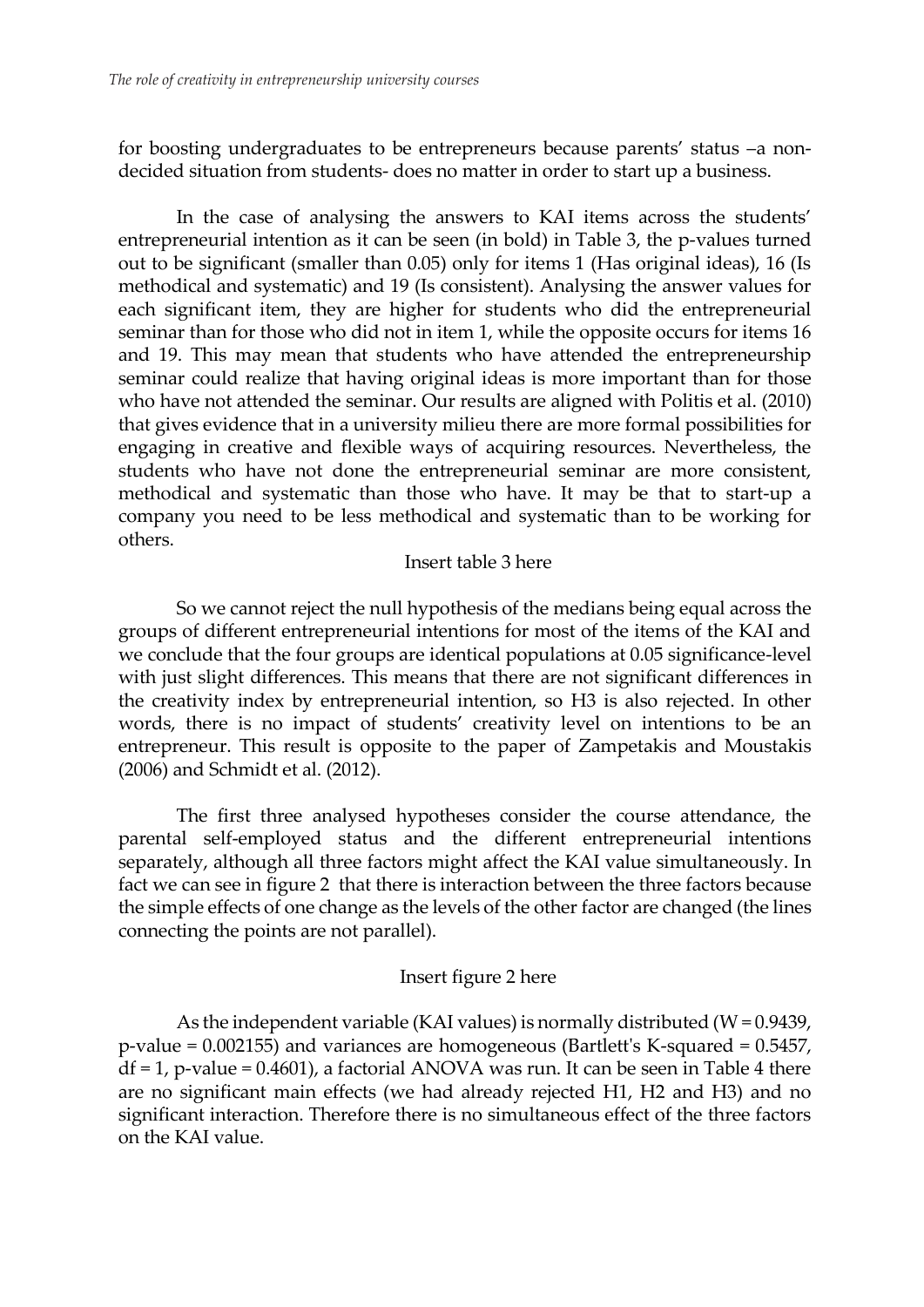#### Insert table 4 here

In relation with hypothesis 4 (H4), women, with a mean score of 78.64 (s.d. 9.55) were in average more adaptor-inclined than men, whose mean was 85.33 (s.d. 11.91). As figure 3 shows, those values are affected by a male respondent outlier even though male KAI values distribution is right skewed (male skew = 1.23) while female distribution is left skewed (female skew = -0.31).

#### Insert figure 3 here

Results for the Wilcoxon-Mann-Whitney test were obtained for each of the items individually by gender (see Table 5). Only four items turn out to be significant (pvalues smaller than 0.05), which are (in bold): 9 (Likes to vary set routines at a moment's notice), 13 (Prefers changes to occur gradually), 27 (Likes the protection of precise instructions) and 30 (Likes bosses and work patterns which are consistent). Hence we reject the null hypothesis of the medians being equal across the genders for those four items. Analysing results for each significant item, we find that male values are higher than female ones. It means that male students love changes in their routine although they prefer those changes to occur gradually. Our results show a gender bias related to innovative behaviour, in line with Reuvers et al. (2008) and Stolitzfus et al. (2011).

#### Insert table 5 here

Besides, the p-value of KAI value is also significant, so we can conclude that the genders are non-identical populations at 0.05 significance-level. In fact the mean value of KAI index for females (78.64) is lower that the male one (85.33). Therefore, male students are in mean value more creative than the female students, in line with other studies (Phipps, 2011; Wilson et al., 2007). This is unfortunate news concerning women because novel and useful ideas are the lifeblood of entrepreneurship (Ward, 2004). Thus, we accept hypothesis four.

#### **Conclusions, limitation of the study and further research**

The objective of this paper was to analyse the relation between entrepreneurial intentions and some conditionings that undergraduate university students from a Business Administration Bachelor degree may have in order to start up a company when they finish their studies. The main conclusion is that students' entrepreneurial intentions are not conditioned by entrepreneurial courses, parental selfemployment, or by their creativity level. It means that there are no external constraints for not being an entrepreneur. However, there are differences in creativity level by genders. In particular, creativity teaching efforts should be oriented to female students as they are more adaptor-inclined. This means that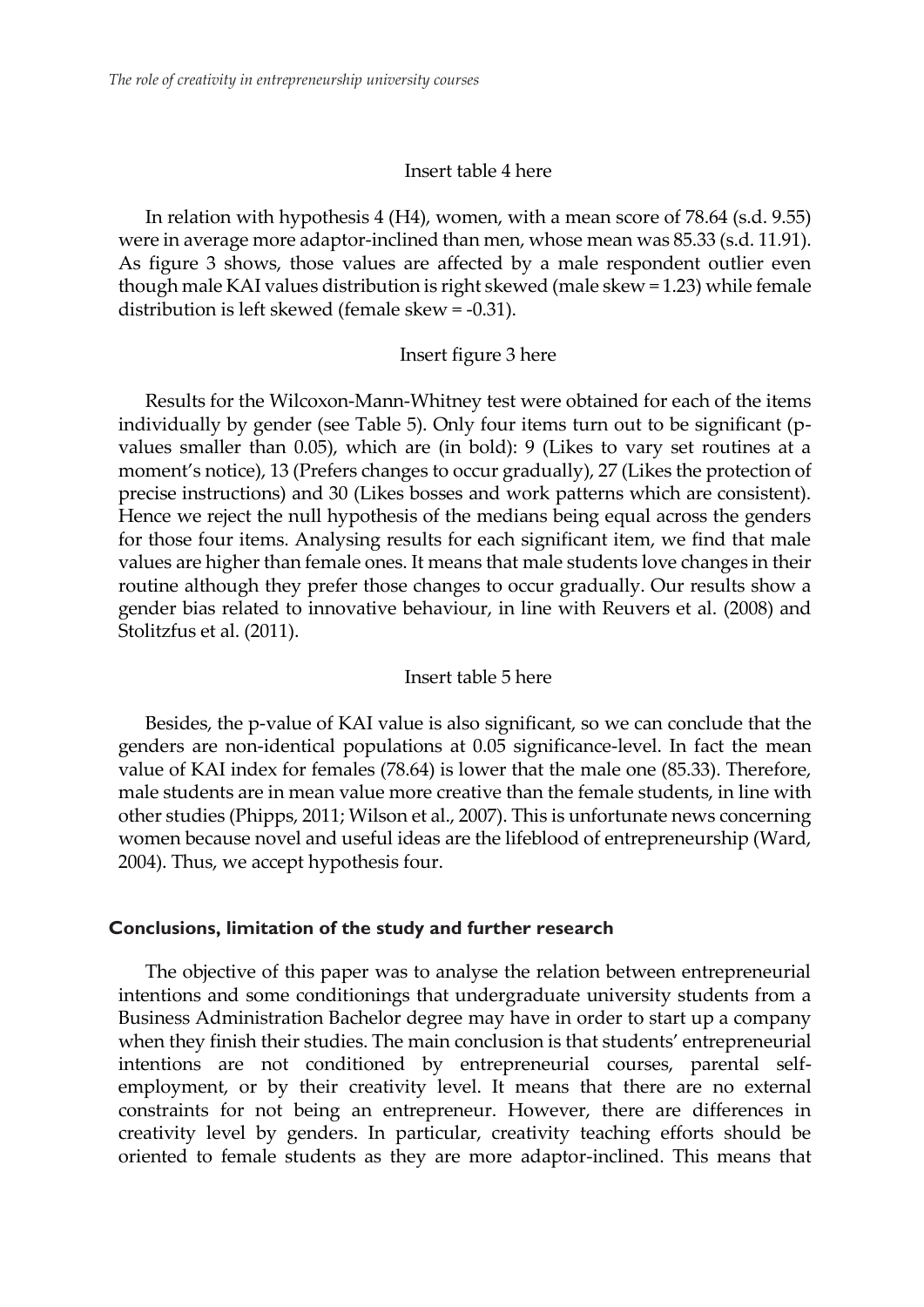mixed gender groups of undergraduates could work together in order to put entrepreneurship projects into practice. Moreover, it is interesting to point out that parents' self-employment status is not a determinant in order to become an entrepreneur. This result could be a boost to many students in their move to entrepreneurship because their parents' work status and their level of creativity are not restrictions to start up a business.

Our results shed light on interesting implications for all the stakeholders involved in entrepreneurship. Perhaps new syllabus could be readjusted to boost creativity in undergraduate university students. Universities may enhance performance and encourage entrepreneurial motivations in a creative and innovative learning environment as part of an essential education for a new era. Indeed, intervention at the undergraduate level provides a different perception of entrepreneurship for future business experience and hence could alter the labour market. Business/entrepreneurship incubators should play a pivotal role fostering university students to self-employment. Additionally, when students practice business plans, budgets, and legal contracts as in real life, they could gain more selfconfidence in order to become entrepreneurs if they have more skills to interact with current dynamic market.

Finally, this survey could be a help for university lecturers and managers in order to offer more effective creativity courses at higher education level mixing student groups by gender. This course may break the 'vicious circle' whereby some undergraduate students, perceiving themselves as less creative, do not have any intention of engaging in an entrepreneurial activity, which requires creativity. Lecturers' interventions could be also focus on reducing gender stereotypes (Sweida and Reichard, 2013).

This paper is not out of limitations although it provides an opportunity for future research, which could examine the generality of the results through a bigger sample, with more countries and different area undergraduate student. A longitudinal study could also provide evidence on the changing patterns over time. Furthermore, the KAI index is a tool to value creativity but there are others, such as personality tests and exercises of creativity. In future research, a mix of creativity values will be used. Cross cultural aspects should be taken into account and students from different countries, will be analysed.

# **References**

- Ahl, H. (2006). Why research on women entrepreneurs needs new directions. *Entrepreneurship Theory and Practice*, 30(5), 595-621.
- Ajzen, I. (1991). The theory of planned behaviour. *Organizational Behaviour and Human Decision Processes,* 50, 179-211.
- Ajzen, I. and Fishbein, M. (1977). Attitude-behaviour relations: a theoretical analysis and review of empirical research. *Psychological Bulleting,* 84, 888-918.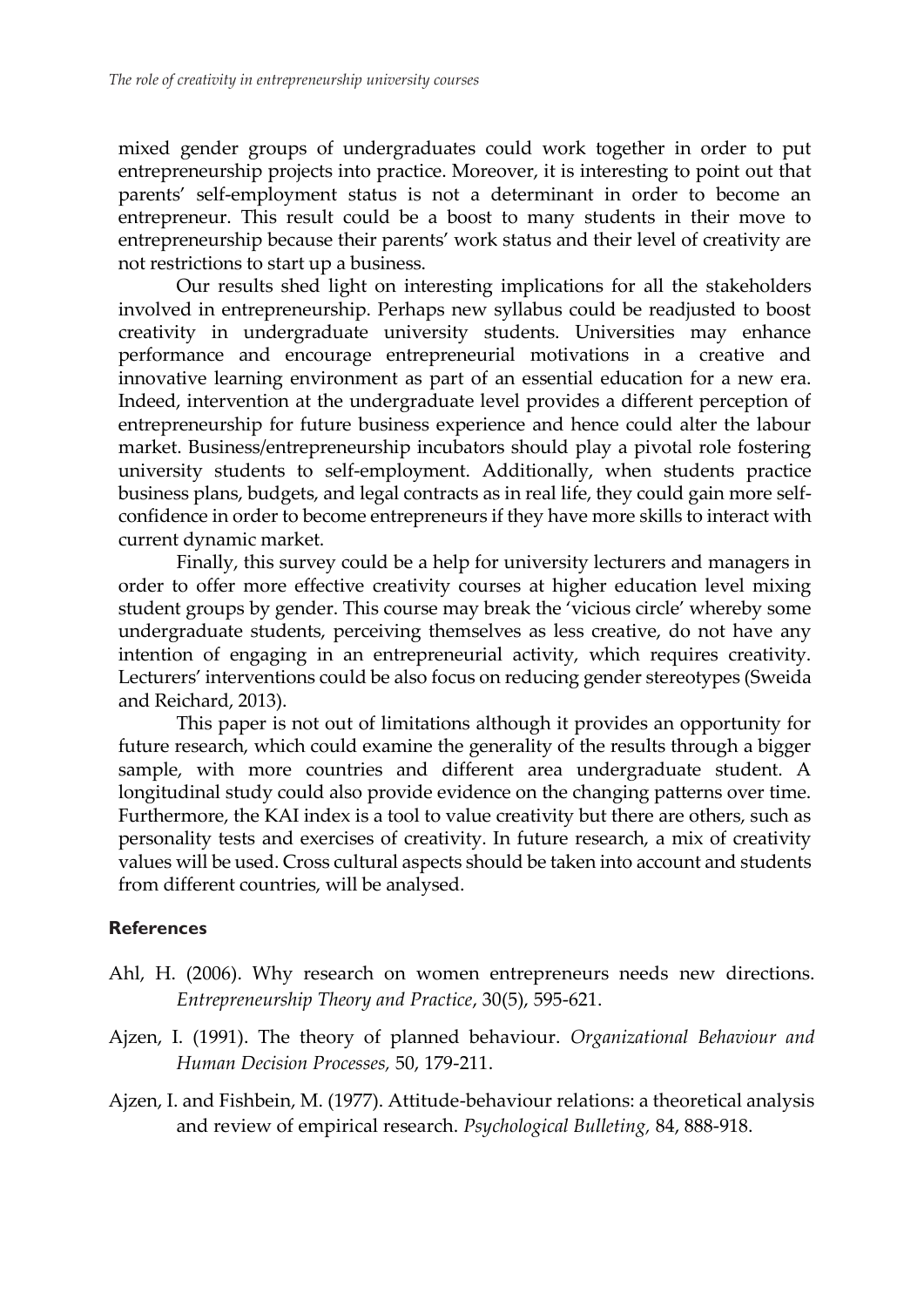- Allison, P. (2000). Multiple imputations for missing data: A cautionary tale. *Sociological Methods and Research*, 28, 301–309.
- Bae, T.J., Qian, S., Miao, C., and Fiet, J.O. (2014). The relationship between entrepreneurship education and entrepreneurial intentions: A meta‐analytic review. *Entrepreneurship Theory and Practice,* 38(2), 217-254.
- Baer, J. and Kaufman, J.C. (2008). Gender differences in creativity. *Journal of Creativity Behaviour,* 42, 75-105.
- Bagheri, A. and Pihie, Z.A.L.(2010). Role of family in entrepreneurial leadership development of university students. *World Applied Sciences Journal,* 11, 434- 44[2.http://idosi.org/wasj/wasj11\(4\)/10.pdf](http://idosi.org/wasj/wasj11(4)/10.pdf)
- Baptista, R., Naia, A., Januário, C. and Trigo, V.(2012). Ten years of entrepreneurship education literature: an examination of theoretical contributions. [http://ssrn.com/abstract=2109932.](http://ssrn.com/abstract=2109932)
- Benjamin Martz, W., Neil, T.C., Biscaccianti, A. and Williams, R.J.(2003). Student perception of entrepreneurs: a cultural perspective. *International Journal of Entrepreneurship,* 7, 67-86. [http://search.proquest.com/openview/f88fa6137af59058d7d05fc351973b5d/](http://search.proquest.com/openview/f88fa6137af59058d7d05fc351973b5d/1?pq-origsite=gscholar) [1?pq-origsite=gscholar](http://search.proquest.com/openview/f88fa6137af59058d7d05fc351973b5d/1?pq-origsite=gscholar)
- Chen, C., Greene, P. and Crick, A.(1998). Does entrepreneurial self-efficacy distinguish entrepreneurs from managers? *Journal of Business Venturing,* 13, 295-316.
- Cheung, P.C. and Lau, S.(2010). Gender Differences in the Creativity of Hong Kong School Children: Comparison by Using the New Electronic Wallach–Kogan Creativity Tests. *Creativity Research Journal,* 22, 194-199.
- Coduras, A., Urbano, D., Rojas, A. and Martinez, S.(2008). The relationship between university supports to entrepreneurship with entrepreneurial activity in Spain: A Gem Data Based Analysis. *International Advances in Economic Research,* 14, 395-406.
- Cohen, L., Manion, L. and Morrison, K.(2000). *The entrepreneur born or made? Education and entrepreneurship in contemporary Spain* in Research methods in education. Routledge Falmer, London.
- de los Ríos Berjillos, A., Lara, S.M., Lozano, M.R., and Valencia, P.T.(2015). Los valores en el título de administración y dirección de empresas: un análisis de su importancia para estudiantes y egresados. *Revista de Investigación Educativa*, 33(2), 385-399.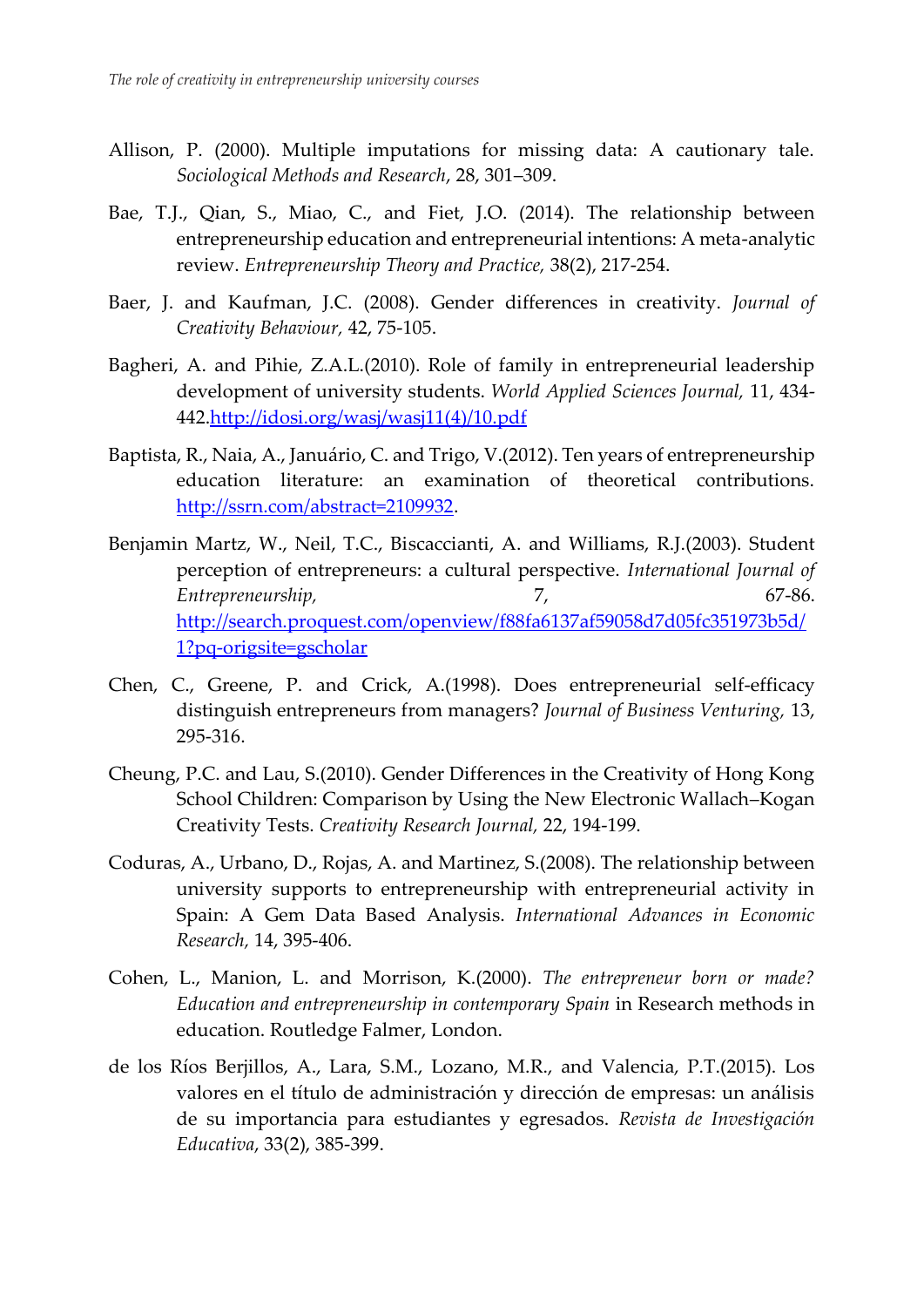- Díaz-Casero, J.C., Hernández-Mogollón, R. and Roldán, J.L.(2011). A structural model of the antecedents to entrepreneurial capacity. *International Small Business Journal*, 30(8), 850-872.
- Fillis, I. and Rentschler, R.(2010). The role of creativity in entrepreneurship. *Journal of Enterprising Culture,* 18, 49-81.
- García-Tabuenca, A., Crespo-Espert, J.L. and Cuadrado-Roura, J.R.(2011). Entrepreneurship, creative industries and regional dynamics in Spain. *The Annals of Regional Science,* 47, 659-687.
- Global Entrepreneurship Monitor (2015). *GEM 2014 Global Report*. Retrieved from http://www.gemconsortium.org/report.
- Gupta, V.K., Turban, D.B., and Bhawe, N.M.(2008). The effect of gender stereotype activation on entrepreneurial intentions. *Journal of Applied Psychology*, 93(5), 1053-1061.
- Hamidi, D.Y., Wennberg, K. and Berlund, H.(2008). Creativity in entrepreneurship education. *Journal of Small Business and Enterprise,* 15, 304-320.
- Heinonen, J., Hytti, U. and Stenholm, P.(2011). The role of creativity in opportunity search and business idea creation. *Education and Training,* 53, 659-672.
- Henderson, R. and Robertson, M.(2000). Who wants to be an entrepreneur? Young adult attitudes to entrepreneurship as a career. *Career Development International,* 5, 279-287.
- Huisman, M.(2000). Imputation of missing item responses: some simple techniques. *Quality and Quantity,* 34, 331–351.
- Kirton, M.J.(1976). Adaptors and innovators: A description and measure. *Journal of Applied Psychology,* 61, 622-629.
- Kirton, M.J.(2003). Adaption-Innovation: In the context of change and diversity. New York: Routledge.
- Kleiman, P.(2008). Towards transformation: conceptions of creativity in higher education. *Innovation in Education and Teaching International,* 45, 209-217.
- Korhonen, M., Komulainen, K. and Räty, H.(2011). Bringing up global or local citizens: pupils' narratives of spatial selves in Finnish entrepreneurship education. *Young,* 19(1), 45-57.
- Kozlinska, I.(2012). Creativity in entrepreneurial training. Proceedings of Laurea Conference "Creativity in higher education", 5<sup>th</sup>-8<sup>th</sup> May Leepavara. Finland.<http://lbdconference.laurea.fi/conference.html>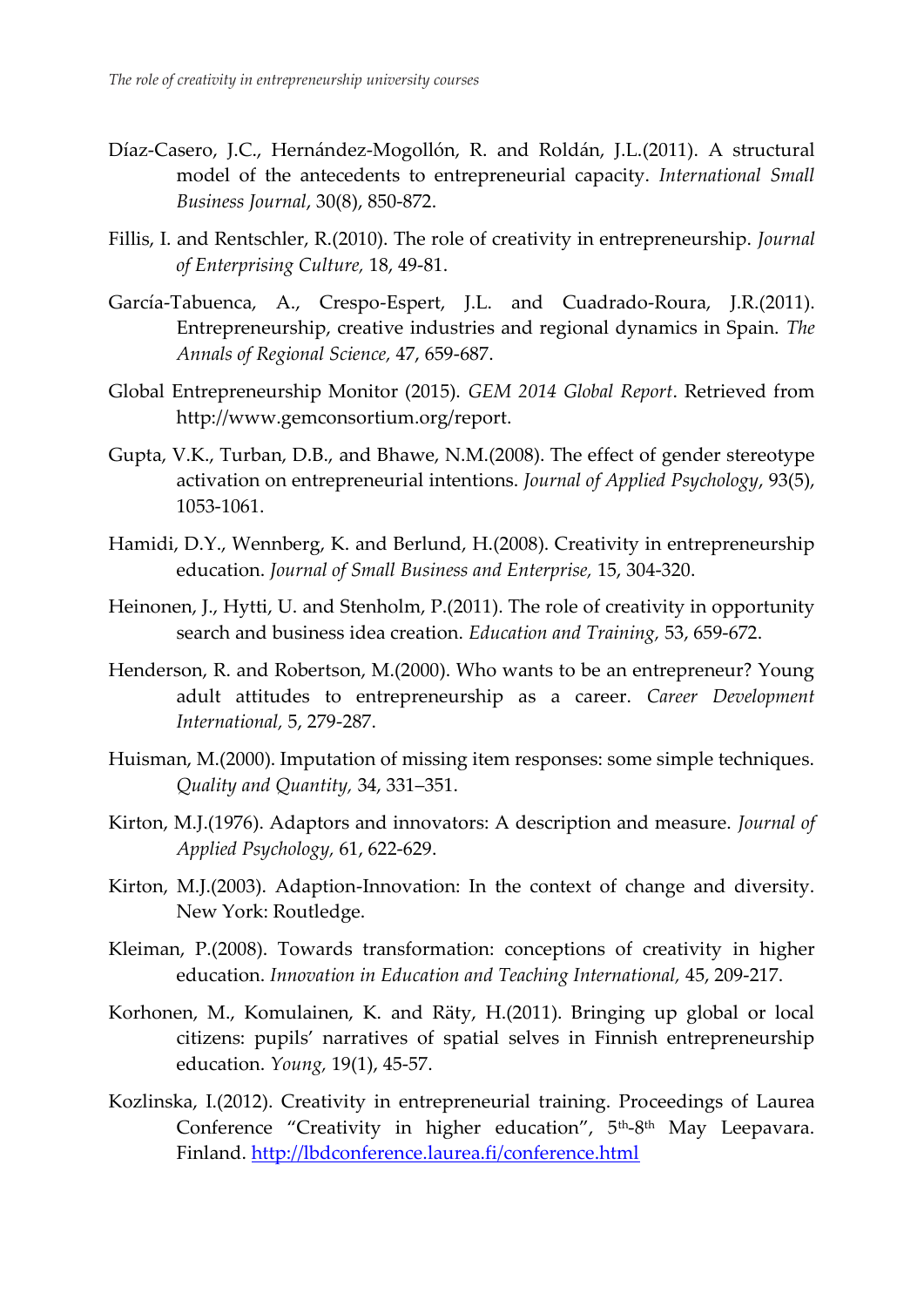- Kuckertz, A. and Wagner, M.(2010). The influence of sustainability orientation on entrepreneurial intentions. Investigating the role of business experience. *Journal of Business Venturing,* 25, 524-539.
- Lautenschläger, A. and Haase, H.(2011). The myth of entrepreneurship education: seven arguments against teaching business creation at universities. *Journal of Entrepreneurship Education,* 14, 147-161. Retrieved from [http://search.proquest.com/openview/54b51f036e87f0f0ff1b54e2014b3343/1](http://search.proquest.com/openview/54b51f036e87f0f0ff1b54e2014b3343/1?pq-origsite=gscholar) [?pq-origsite=gscholar](http://search.proquest.com/openview/54b51f036e87f0f0ff1b54e2014b3343/1?pq-origsite=gscholar)
- Malchow-Møller, N., Schjerning, B. and Sørensen, A.(2011). Entrepreneurship, job creation and wage growth. *Small Business Economics*, 36(1), 15-32.
- Maiyo, J.K., Rono, A.J., Ng'elechei, R.J. and Tubey, R.(2016) An analysis of the trends and issues in entrepreneurship education. *Africa Journal of Technical and Vocational EducationandTraining*, 1(1), 179-187. http://www.afritvet.org/index.php/Afritvet/article/viewFile/24/pdf
- Marcati, A., Guido, G. and Peluso, A.M(2008). The role of SME entrepreneurs' innovativeness and personality in the adoption of innovations. *Research Policy,* 37, 1579–1590.
- Matud, M.P., Rodríguez, C., and Grande, J.(2007). Gender differences in creative thinking. *Personality and Individual Differences*, 43(5), 1137-1147.
- Murdock, M.C., Isaksen, S.G., and Lauer, K.J.(1993). Creativity training and the stability and internal consistency of the Kirton Adaption-Innovation Inventory. *Psychological Reports*, 72(3c), 1123-1130.
- Nab, J., Pilot, A., Brinkkemper, S. and Ten Berge, H.(2010). Authentic competencebased learning in university education in entrepreneurship. *International Journal of Entrepreneurship and Small Business,* 9, 20-35.
- OCDE (2012). *Education at a glance 2012: OECD Indicators*. OECD Publishing. Retrieved from [http://dx.doi.org/10.1787/eag-2012-en.](http://dx.doi.org/10.1787/eag-2012-en)
- Oosterbeek, H., Van Praag, M. and Ijsselstein, A.(2010). The impact of entrepreneurship education on entrepreneurship skills and motivation. *European Economic Review,* 54, 442-454.
- Packham, G., Jones, P., Miller, C., Pickerels, A. and Thomas, B.(2010). Attitudes towards entrepreneurship education: a comparative analysis. *Education and Training,* 52, 568-586.
- Phipps, S.T.A.(2011). Contributors to an enterprising sex: examining the influence of creativity on entrepreneurial intentions and the moderating role of political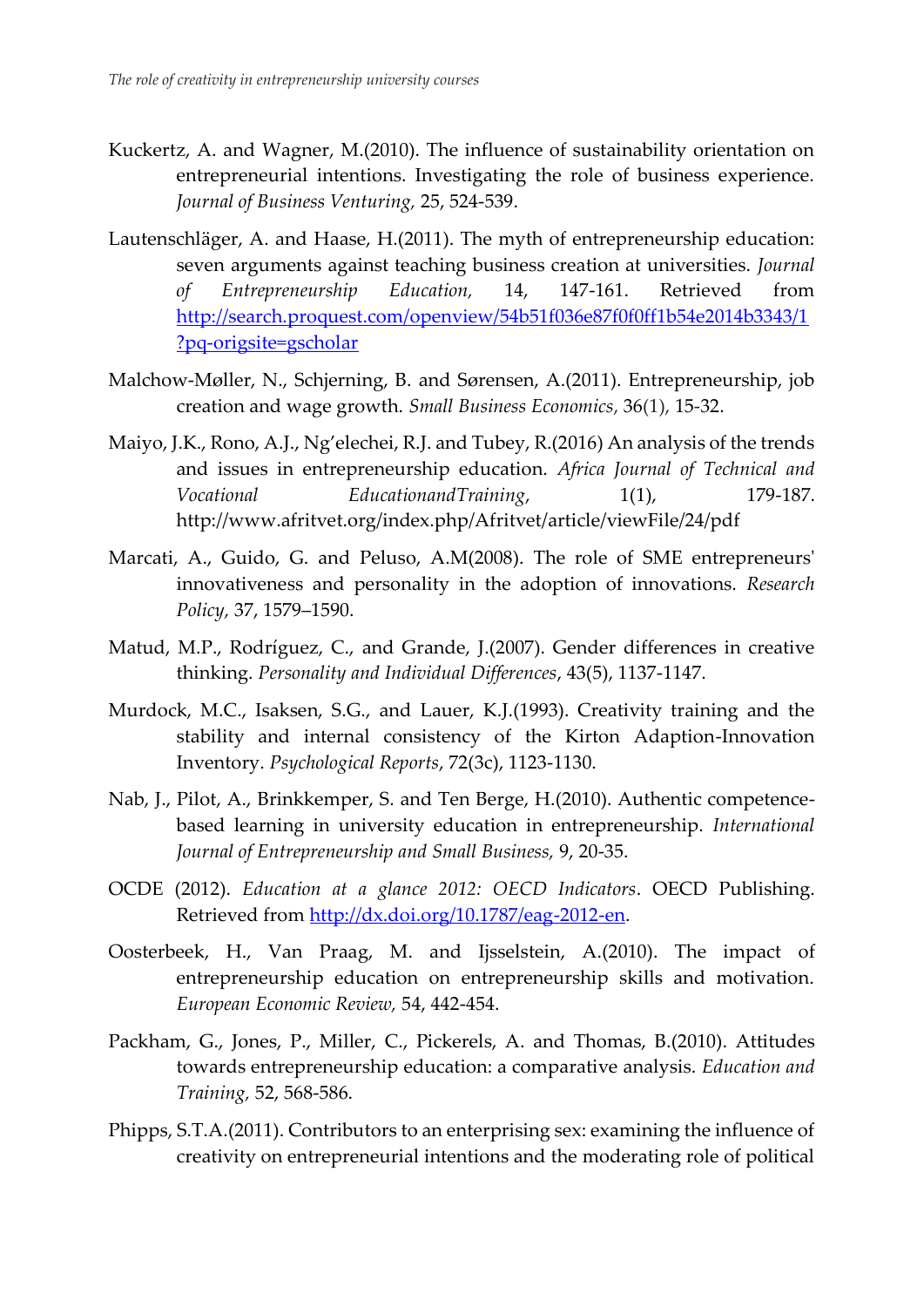skill controlling for gender. Thesis. Louisiana State University. Retrieved from [http://etd.lsu.edu/docs/available/etd-06232011-](http://etd.lsu.edu/docs/available/etd-06232011-172622/unrestricted/Phipps_diss.pdf) [172622/unrestricted/Phipps\\_diss.pdf.](http://etd.lsu.edu/docs/available/etd-06232011-172622/unrestricted/Phipps_diss.pdf)

- Politis, D., Winborg, J. and Dhalstrand, A.L.(2010). Exploring the resource logic of student entrepreneurs. *International Small Business Journal,* 30(6), 659-683.
- Quadrini, V.(2000). Entrepreneurship, saving and social mobility. *Review of Economic Dynamics,* 3, 1-40.
- Ramos-Rodriguez, A.R., Medina-Garrido, J.A., Lorenzo-Gómez, J.D. and Ruiz-Navarro, J.(2010). What you know or who you know? The role of intellectual and social capital in opportunity recognition. *International Small Business Journal,* 28(6), 566-582.
- Reuvers, M., Van Engen, M.L., Vinkenburg, C.J. and Wilson-Evered, E.(2008) Transformational leadership and innovative work behavior: exploring the relevance of gender differences. *Creativity and Innovation Management*, 17 (3), 227-244.
- Rodeiro, D., Fernández, S., Vivel, M. and Rodriguez, M.J.(2012). Academic entrepreneurship and financial problems: the capital structure of the university spin-offs in Chapter 6. In Burger-Helmchen, T. (ed.) *Entrepreneurship, born, made and educated.* Croatia: InTech.
- Roth, P.L.(1994). Missing data: A conceptual review for applied psychologists. *Personnel Psychology,* 47, 537-560.
- Sanz de Acedo Baquedano, M.T. and Sanz de Acedo Lizarraga, M.L.(2012). A correlational and predictive study of creativity and personality of college students. *The Spanish Journal of Psychology*, 15(03), 1081-1088.
- Schmidt, J.J., Soper, J.C. and Facca, T.M.(2012). Creativity in the entrepreneurship classroom. *Journal of Entrepreneurship Education*, 15. Retrieved from [http://www.freepatentsonline.com/article/Journal-Entrepreneurship-](http://www.freepatentsonline.com/article/Journal-Entrepreneurship-Education/289621054.html)[Education/289621054.html.](http://www.freepatentsonline.com/article/Journal-Entrepreneurship-Education/289621054.html)
- Scott, G., Leritz, L.E., and Mumford, M.D.(2004). The effectiveness of creativity training: A quantitative review. *Creativity Research Journal*, 16(4), 361-388.
- Sweida, G.L. and Reichard, R.J.(2013). Gender stereotyping effects on entrepreneurial self-efficacy and high-growth entrepreneurial intention. *Journal of Small Business and Enterprise Development,* 20(2), 296-313.
- Souitaris, V., Zerbinati, S. and Al-Laham, A.(2007). Do entrepreneurship programmes raise entrepreneurial intention of science and engineering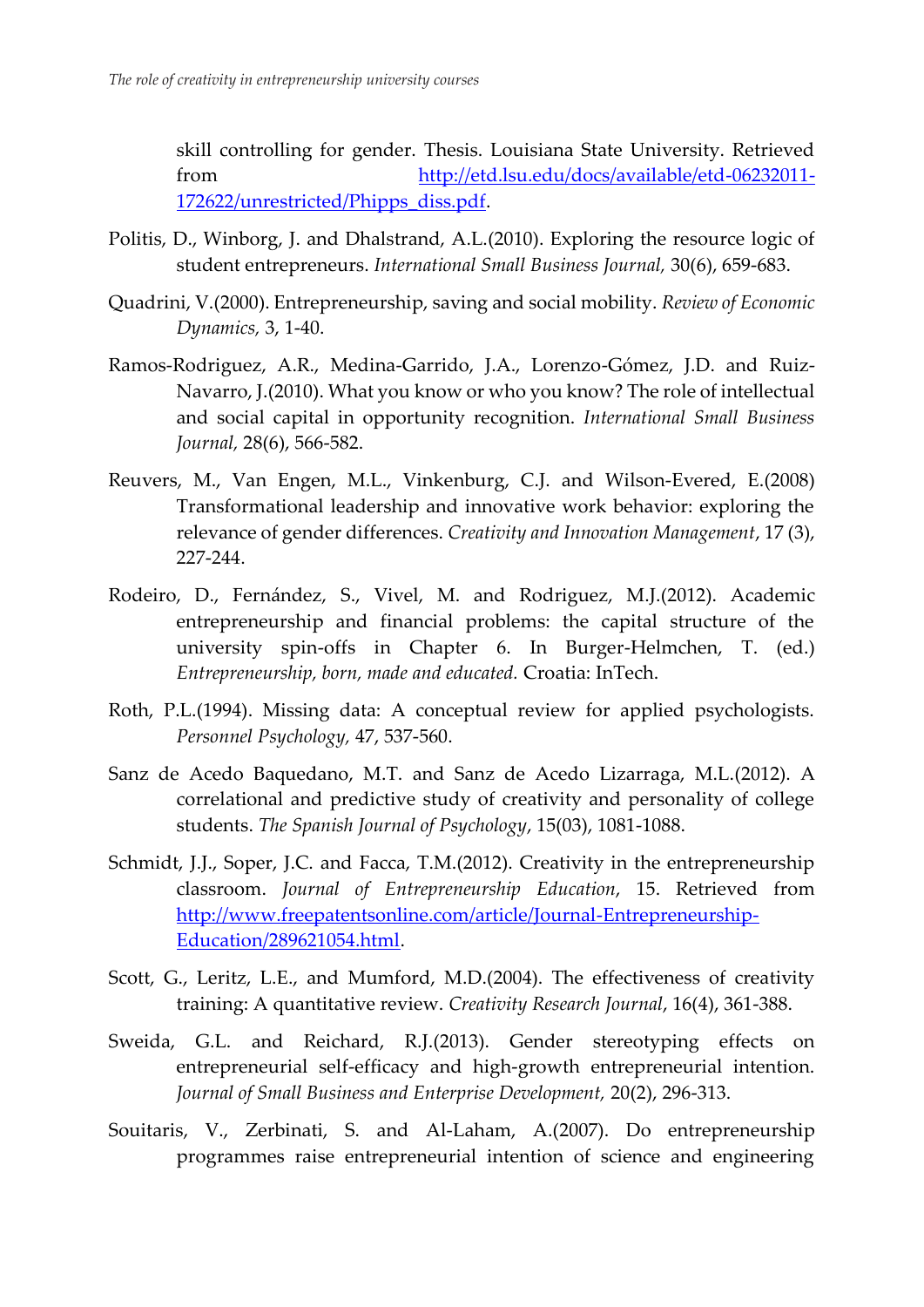students? The effect of learning, inspiration and resources. *Journal of Business Venturing,* 22, 566-591.

- Stanworth, J., Stanworth, C., Granger, B. and Blyth, S.(1989). Who becomes an entrepreneur? *International Small Business Journal,* 8(1), 11-22.
- Stoltzfus, G., Nibbelink, B. L., Vredenburg, D. and Hyrum, E.(2011). Gender, gender role, and creativity. *Social Behavior and Personality: An International Journal*, 39(3), 425-432.
- Taatila, V.P.(2010). Learning entrepreneurship in higher education. *Education and Training.* 52, 48-61.
- Tarling, C., Jones, P., and Murphy, L. (2016). Influence of early exposure to family business experience on developing entrepreneurs. *Education+ Training*, 58(7/8), 733-750.
- Torrance, E.P.(1974). Torrance Tests of creative thinking. Directions manual and scoring guide, verbal test booklet B. Benesenville, IL: Scholastic Testing Service.
- Tortella, G., Quiroga, G. and Moral-Arce, I.(2011) ¿El empresario nace o se hace? Educación y Empresarialidad en la España contemporánea. *Revista de Historia Económica,* 21, 123-153.
- Turker, D. and Selcuk, S.S.(2009). Which factors affect entrepreneurial intention of university students?. *Journal of European Industrial Training,* 33, 142-159.
- Urban, K.K., and Jellen, H.G.(1996). *Test for creative thinking-drawing production (TCT-DP)*. Lisse, Netherlands: Swets Test Services.
- Vij, V. and Ball, S.(2010). Exploring the impact of entrepreneurship education on university non-business undergraduates. *International Journal of Entrepreneurship and Small Business,* 9, 86-109.
- Van Der Steen, M. and Enders, J.(2008). Universities in evolutionary systems of innovation. *Creativity and Innovation Managemen*t, 17(4), 281-292.
- Von Graevenitz, G., Harhoff, D. and Weber, R.(2010). The effects of entrepreneurship Education. *Journal of Economic Behaviour and Organization,* 76, 90-112.
- Ward, T.B.(2004). Cognition, creativity and entrepreneurship. *Journal of Business Venturing,* 19, 173-188.
- Wilson, F., Kickul, J. and Marlino, D.(2007). Gender, entrepreneurial self-efficacy and entrepreneurial career intentions: implications for entrepreneurship education. *Entrepreneurship, Theory and Practice,* 31, 387-401.